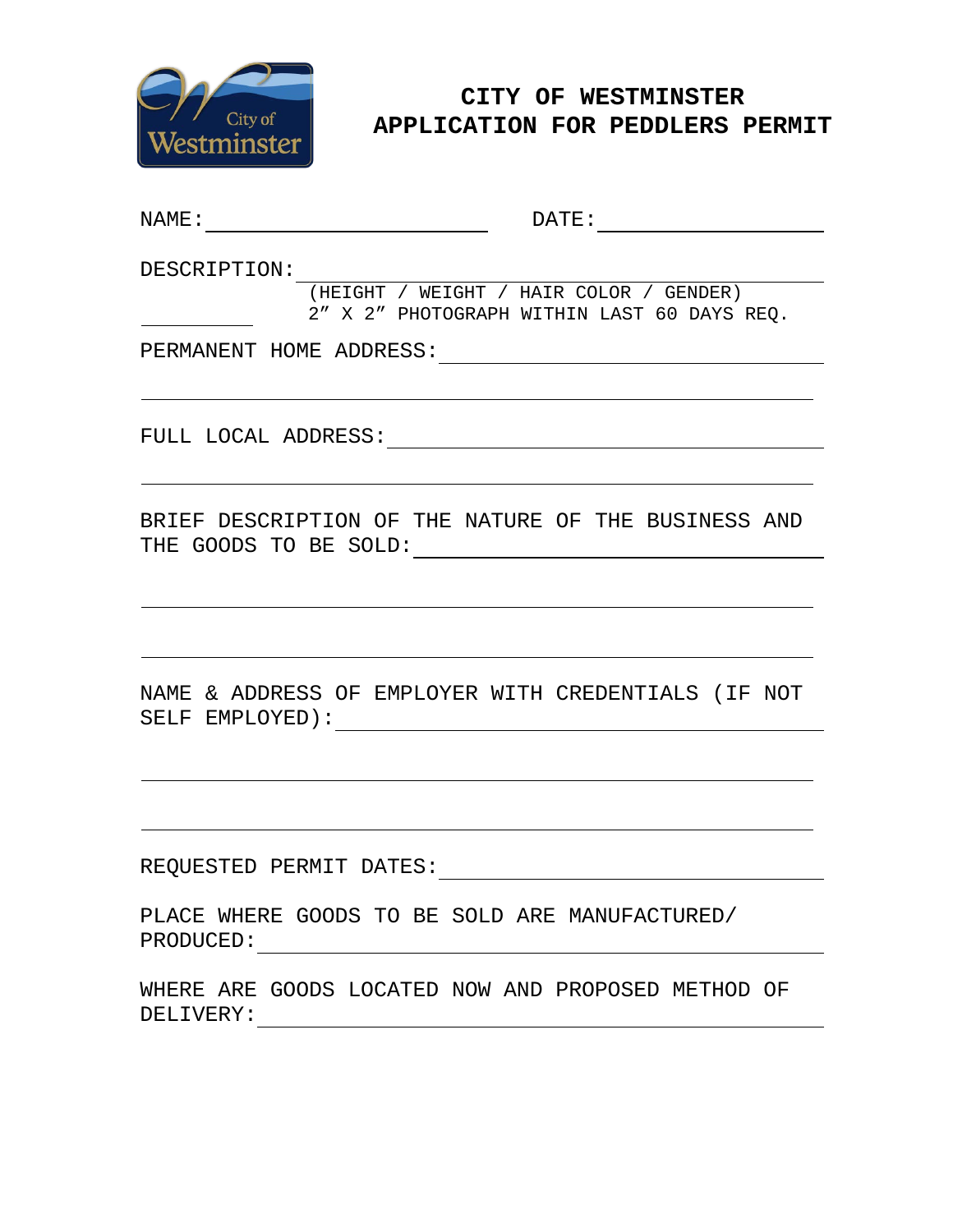HAVE YOU BEEN CONVICTED OF ANY CRIME OR MISDEMEANOR OR VIOLATION OF ANY MUNICIPAL ORDINANCE. IF SO, THE NATURE AND THE PUNISHMENT OR PENALTY ASSESSED.

WILL YOU DEMAND, ACCEPT OR RECEIVE PAYMENT OR A DEPOSIT OF MONEY IN ADVANCE OF FINAL DELIVERY?

LIST THE LAST FIVE MUNICIPALITIES WORKED BEFORE COMING TO WESTMINSTER:

| $1$ .         |  |  |
|---------------|--|--|
| $\mathbf 2$ . |  |  |
| 3.            |  |  |
| 4.            |  |  |
|               |  |  |
| 5.            |  |  |

THE CITY RESERVES THE RIGHT TO REQUEST SUCH OTHER RELEVANT INFORMATION AS MAY BE REQUIRED FOR THE INVESTIGATION OF THE APPLICANT.

# **GENERALLY**

INITIAL AT THE BEGINNING OF EACH SECTION TO CONFIRM THAT YOU READ AND UNDERSTAND.

## **Solicitation of occupants of vehicles.**

Initial

No solicitation shall be permitted of any occupants of vehicles being operated on any public right-of-way, while such vehicles are either moving, standing or parked.

# **Records of retailers.**

# Initial

A transient business or temporary business shall keep records in accordance with S.C. Code 1976, § 40-41-710.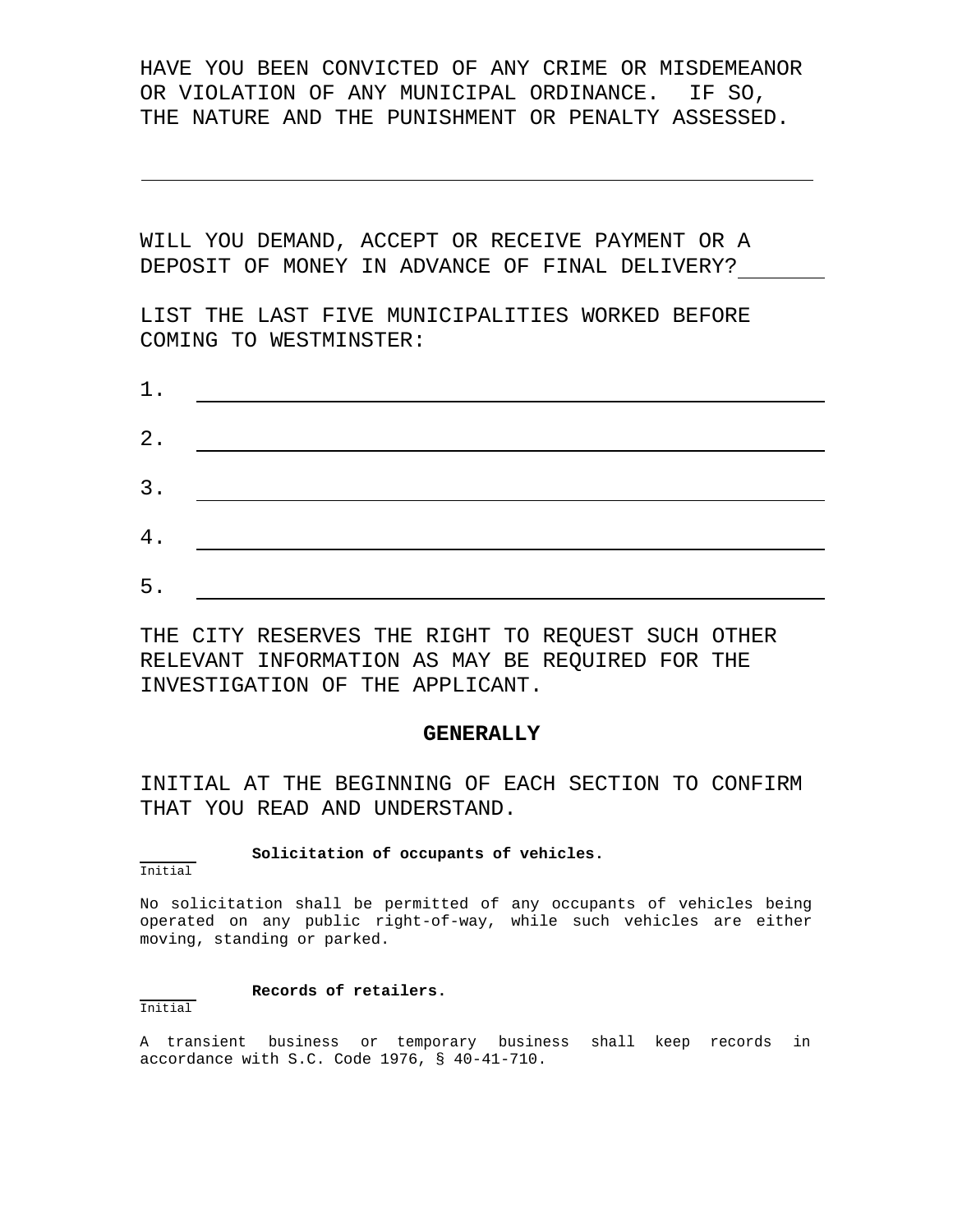# **Definitions.**

Initial

The following words, terms and phrases, when used in this division, shall have the meanings ascribed to them in this section, except where the context clearly indicates a different meaning:

*Peddler* means any individual, whether a resident of the city or not, traveling by foot, wagon, automobile, motor truck or any other type of conveyance, from place to place, from house to house, or from street to street, selling, taking or attempting to take orders for the sale of goods, wares and merchandise, or personal property of any nature whatsoever for future delivery, or for services to be furnished or performed in the future, whether or not such individual has, carries or exposes for sale a sample of the subject of such sale or whether he is collecting advance payments on such sales or not. Any business operating within the city with one or more salespersons or one or more motor vehicles or other type of conveyance shall acquire a permit for each salesperson. This definition provides for such activity on either a short-term or long-term basis within the city and applies to any such mobile sales of goods or services, whether or not operated out of a permanent business location in the city.

# **Exemption for charitable, educational or** Initial **religious organizations.**

The provisions of this division shall not apply to solicitations, sales or distributions made by charitable, educational or religious organizations.

## **Entering posted premises.**

Initial

It shall be unlawful for any peddler to enter upon any private premises when such premises are posted with a sign stating "No Peddlers Allowed" or "No Solicitations Allowed" or other words to such effect.

## **Refusing to leave premises.**

Initial

Any peddler who enters upon premises owned, leased or rented by another and who refuses to leave such premises after having been notified by the owner or occupant thereof, or his agent, to leave the premises and not return shall be deemed guilty of a misdemeanor.

## **Misrepresentation regarding goods or services.**

Initial

It shall be unlawful for any peddler to make false or fraudulent statements concerning the quality of his goods, wares, merchandise or services for the purpose of inducing another to purchase the goods, wares, merchandise or services.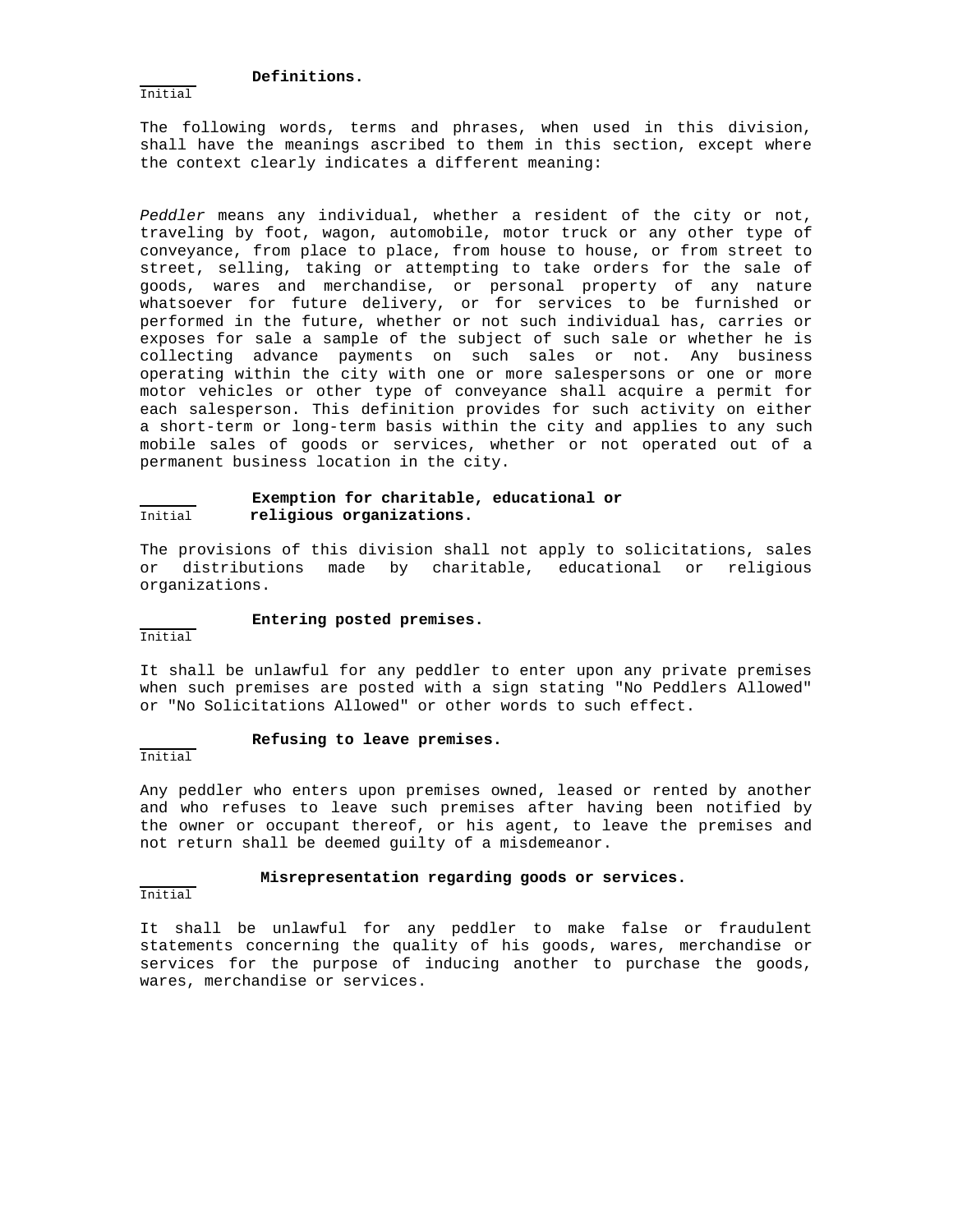**Hours of operation.**

Initial

It shall be unlawful for any peddler to engage in the business of peddling within the city between the hours of one-half hour before sunset and 9:00 a.m. the following morning, or at any time on Sundays, except by specific appointment with or invitation from the prospective customer.

## **Mobile vendors.**

Initial

- (a) This section shall apply to permits issued to vend from any vehicle on public rights-of-way within the city. Such vendors must remain mobile and not violate the intent of the zoning regulations by remaining for extended periods of time at one location or in one neighborhood.
- (b) Such permitted vendors shall be subject to the following regulations:

1) No vendor shall remain stationary on a public street or right-of-way more than thirty (30) minutes in any one location conducting business. After that time such vendor must move at least one block or five hundred (500) feet, whichever is greater, and shall not return to the same block or location within the next six-hour period. No location shall be used more than twice in any one day.

(2) Each vendor must maintain a litter receptacle available for patrons' use. Excessive litter caused by product packaging may result in revocation of this permit.

(3) The permittee must provide to the city, **AT TIME OF APPLICATION FOR A PERMIT**, proof of public liability insurance in the currently required amount as set by the city manager. Failure to maintain this insurance will result in immediate revocation of the permit.

(4) No such vendor shall sound any device which produces an offensive or loud noise to attract customers, and vendors shall not use any public address system on the vehicle to broadcast or advertise products. A bell or musical recording may be sounded for a period not to exceed five minutes to announce the arrival of the vehicle at each location.

(5) Such unit must be self-contained and not utilize any outside power source.

## **Permit**

# **Required.**

Initial

It shall be unlawful for any person to engage in business as a peddler within the city without first obtaining a permit to do so.

# **Contents of application.**

Initial

Applicants for a permit under this subdivision shall file with the city finance director a sworn application in writing, in duplicate, on a form to be furnished by the city finance director, which shall give the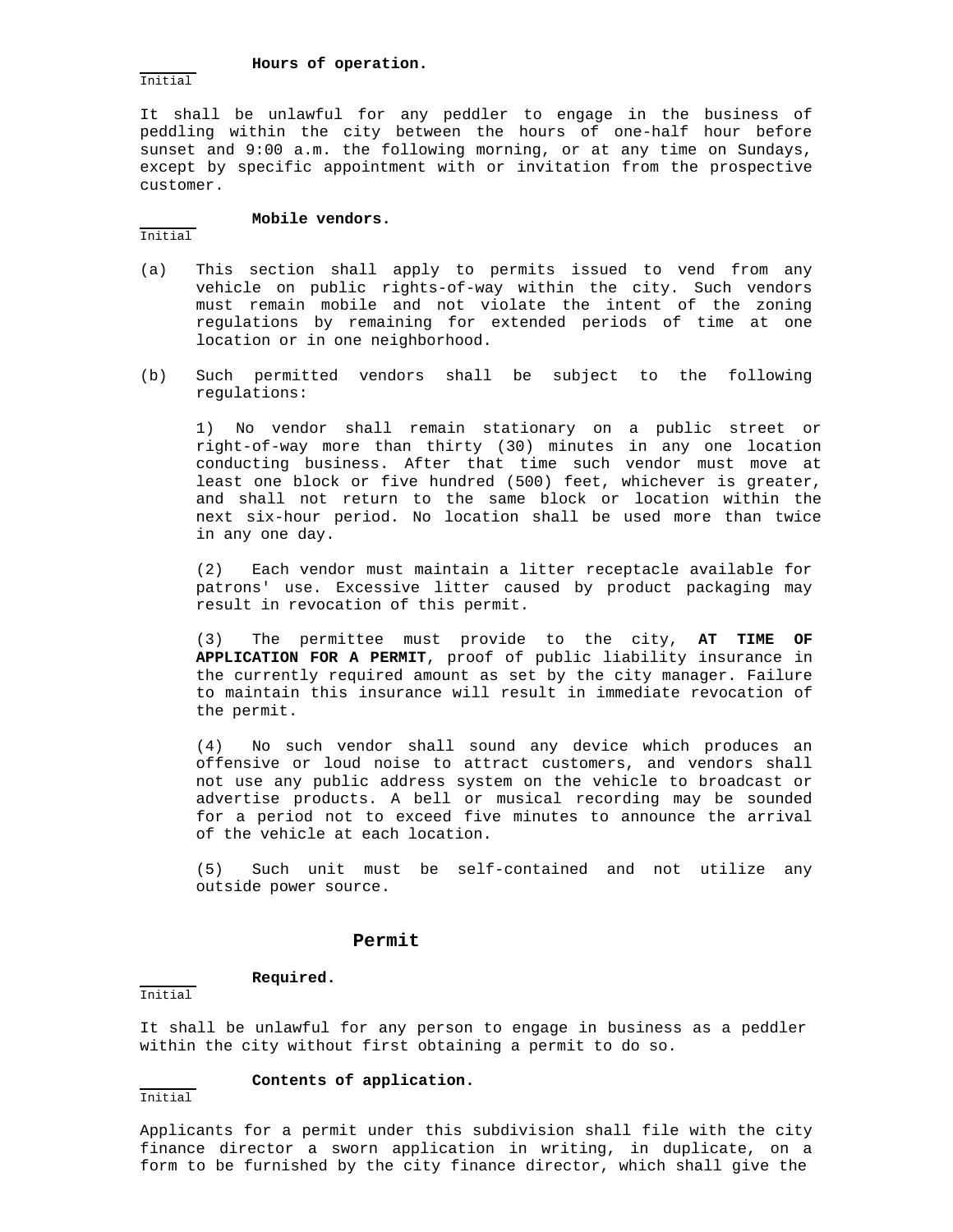information on the first page of this application. Such other relevant information as may be required for the investigation of the applicant.

## **Presentation of driver's license.**

#### Initial

At the time of filing his application for a permit required by this subdivision, the applicant shall present to the city finance director or his designee his driver's license, if he has one, or if he does not have one, a State issued picture identification card, or if he has neither, another form of picture identification deemed acceptable by the city finance director.

# **Application fee.**

Initial

At the time of filing an application for a permit required by this subdivision, a fee as fixed from time to time by the council shall be paid to the City to cover the cost of investigating the facts stated therein.

# **Submitting false information.**

Initial

It shall be unlawful for any person to give any false or misleading information in connection with his application for a permit required by this subdivision.

## **Fingerprinting of applicant.**

Initial

At the time of making application for a permit required by this subdivision, the applicant shall submit to fingerprinting by the Chief of Police or his designee.

#### **Permit fee.**

Initial

Before any permit shall be issued under the provisions of this subdivision, the applicant therefore shall pay a fee, based upon the duration he desires to engage in business in the city, in accordance with a schedule as fixed from time to time by the council.

# **Bond.**

- Initial
- (a) Every applicant for a permit under this subdivision shall file with the city a surety bond running to the city in the currently required amount, with surety acceptable to and approved by the city finance director, conditioned that the applicant shall comply fully with all the applicable provisions of this Code, the ordinances of the city and state laws regulating and concerning the business of peddling and guaranteeing to any citizen of the city that all money paid as a down payment will be accounted for and applied according to the representations of the peddler, and further guaranteeing to any citizen of the city doing business with such peddler that the property purchased will be delivered according to the representations of such peddler. Action on such bond may be brought in the name of the city to the use or benefit of any aggrieved person(s).
- (b) If the applicant is an agent, employee, canvasser or solicitor of a corporation authorized to do business in this state or registered under the Fictitious Name Act of the state, such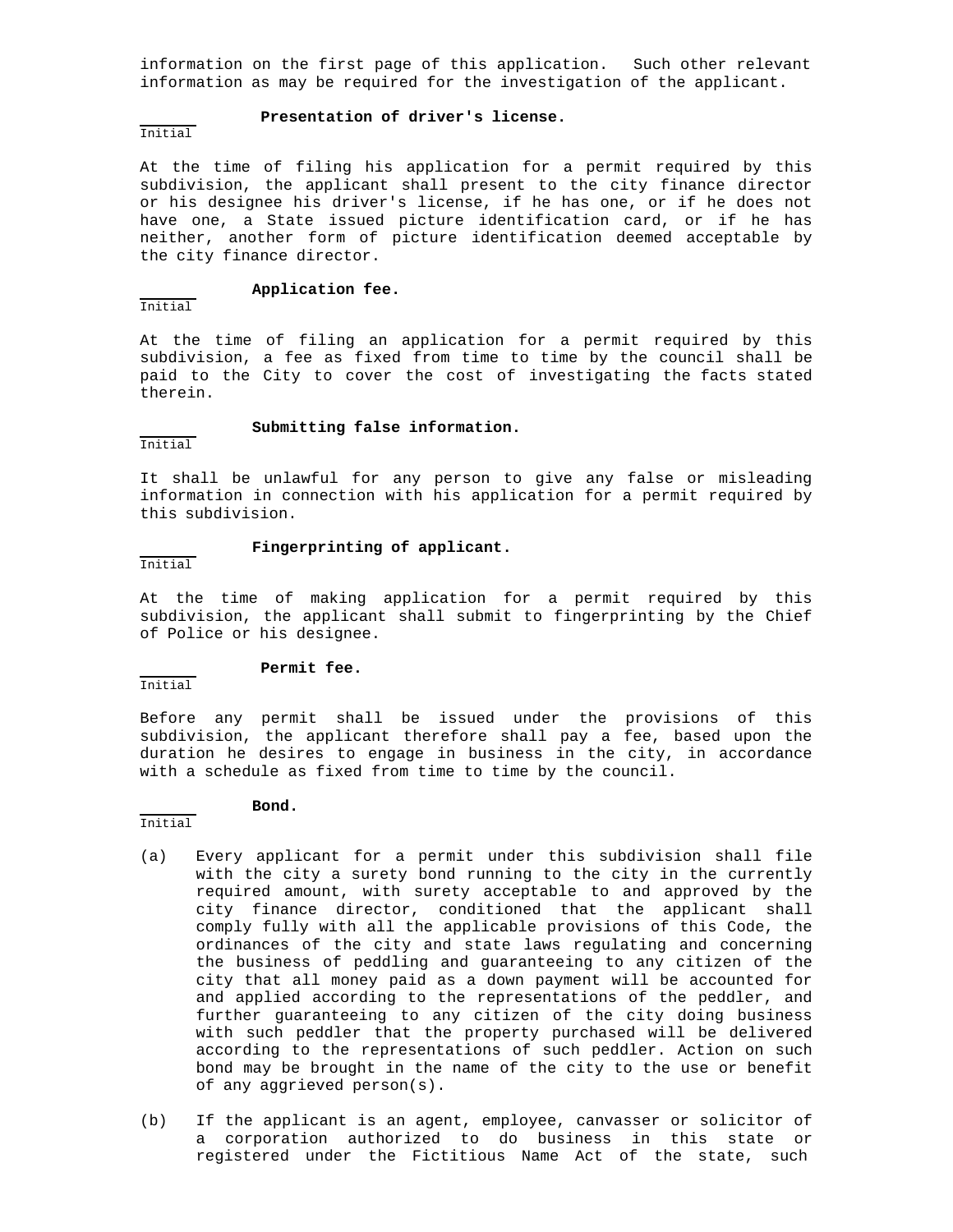corporation or fictitiously named business may furnish one bond in the currently required amount for any and all of its agents, employees, canvassers or solicitors.

#### **Investigation of applicant**.

# Initial

Upon receipt of an application for a permit required by this subdivision, the original shall be referred to the chief of police, who shall cause such investigation of the applicant's business and moral character to be made as he deems necessary for the protection of the public good. The chief of police shall complete his investigation within one week of receiving the application.

# **Denial.**

Initial

If, as a result of investigation, the character or business responsibility of the applicant for a permit under this subdivision is found to be unsatisfactory, the Chief of Police shall endorse on the application his disapproval and his reasons for disapproval, and return the application to the city finance director, who shall notify the applicant that his application is disapproved and that no permit shall be issued.

#### **Issuance.**

# Initial

If, as a result of investigation, the character and business responsibility of the applicant for a permit under this subdivision are found to be satisfactory, the Chief of Police shall endorse on the application his approval, execute a permit addressed to the applicant for the carrying on of the business applied for, and return the permit along with the application to the city finance director, who shall, upon payment of the required fee, deliver the permit to the applicant. No permit shall be issued until the expiration of **sixty (60) days** from the written application for the permit is submitted.

## **Contents.**

Initial

Each permit issued under this subdivision shall contain the signature and seal of the issuing officer and shall show the name, address and photograph of the permittee, the class of permit issued and the kind of goods to be sold there under, the amount of fee paid, the date of issuance, and the length of time the permit shall be operative, as well as the permit number and other identifying description of any vehicle used in such business.

## **Records.**

Initial

The city finance director shall keep a permanent record of all permits issued under this subdivision.

#### **Display.**

Initial

Every peddler having a permit issued under the provisions of this subdivision and doing business within the city shall display his permit upon the request of any person, and failure to do so shall be deemed a misdemeanor.